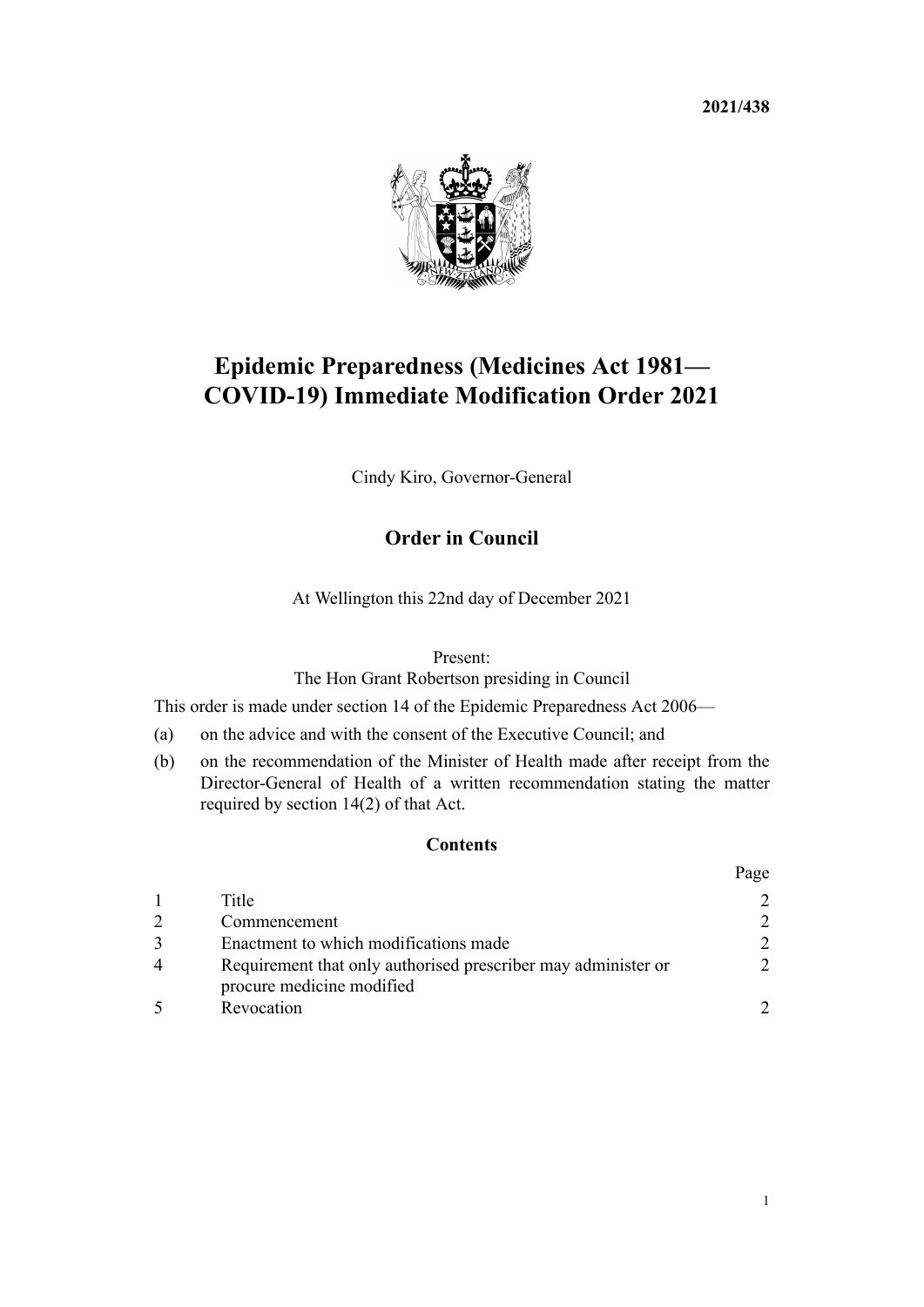#### **Order**

#### <span id="page-1-0"></span>**1 Title**

This order is the Epidemic Preparedness (Medicines Act 1981—COVID-19) Immediate Modification Order 2021.

#### **2 Commencement**

This order comes into force on 23 December 2021.

#### **3 Enactment to which modifications made**

This order modifies requirements imposed by the [Medicines Act 1981](http://legislation.govt.nz/pdflink.aspx?id=DLM53789) (the **Act**).

#### **4 Requirement that only authorised prescriber may administer or procure medicine modified**

[Section 25](http://legislation.govt.nz/pdflink.aspx?id=DLM55417) of the Act applies as if the following were inserted after [section](http://legislation.govt.nz/pdflink.aspx?id=DLM55417)  $25(3)$ :

- (4) The Director-General may, by written notice, specify a person or class of per‐ sons to administer or procure the administration of a third dose of the Pfizer/ BioNTech (Comirnaty, Tozinameran, BNT162b2) vaccine to any person who—
	- (a) is aged 18 years or older; and
	- (b) received their second dose of the Pfizer/BioNTech (Comirnaty, Tozinameran, BNT162b2) vaccine at least 4 months before the date on which the third dose is administered to that person.
- (5) A person or class of persons specified under subsection (4) does not require a prescription in order to administer or procure a third dose of the Pfizer/BioN‐ Tech (Comirnaty, Tozinameran, BNT162b2) vaccine.
- (6) Subsections (4) and (5) apply despite sections 17 to 24.
- (7) To avoid doubt, a third dose of the Pfizer/BioNTech (Comirnaty, Tozinameran, BNT162b2) vaccine administered or procured in accordance with subsection (4) is not a new medicine for the purposes of its administration or the procure‐ ment of its administration by a person or class of persons specified under subsection  $(4)$ .

#### **5 Revocation**

This order is revoked when the [Epidemic Preparedness \(COVID-19\) Notice](https://gazette.govt.nz/notice/id/2020-go1368) [2020](https://gazette.govt.nz/notice/id/2020-go1368) expires or is revoked.

> Michael Webster, Clerk of the Executive Council.